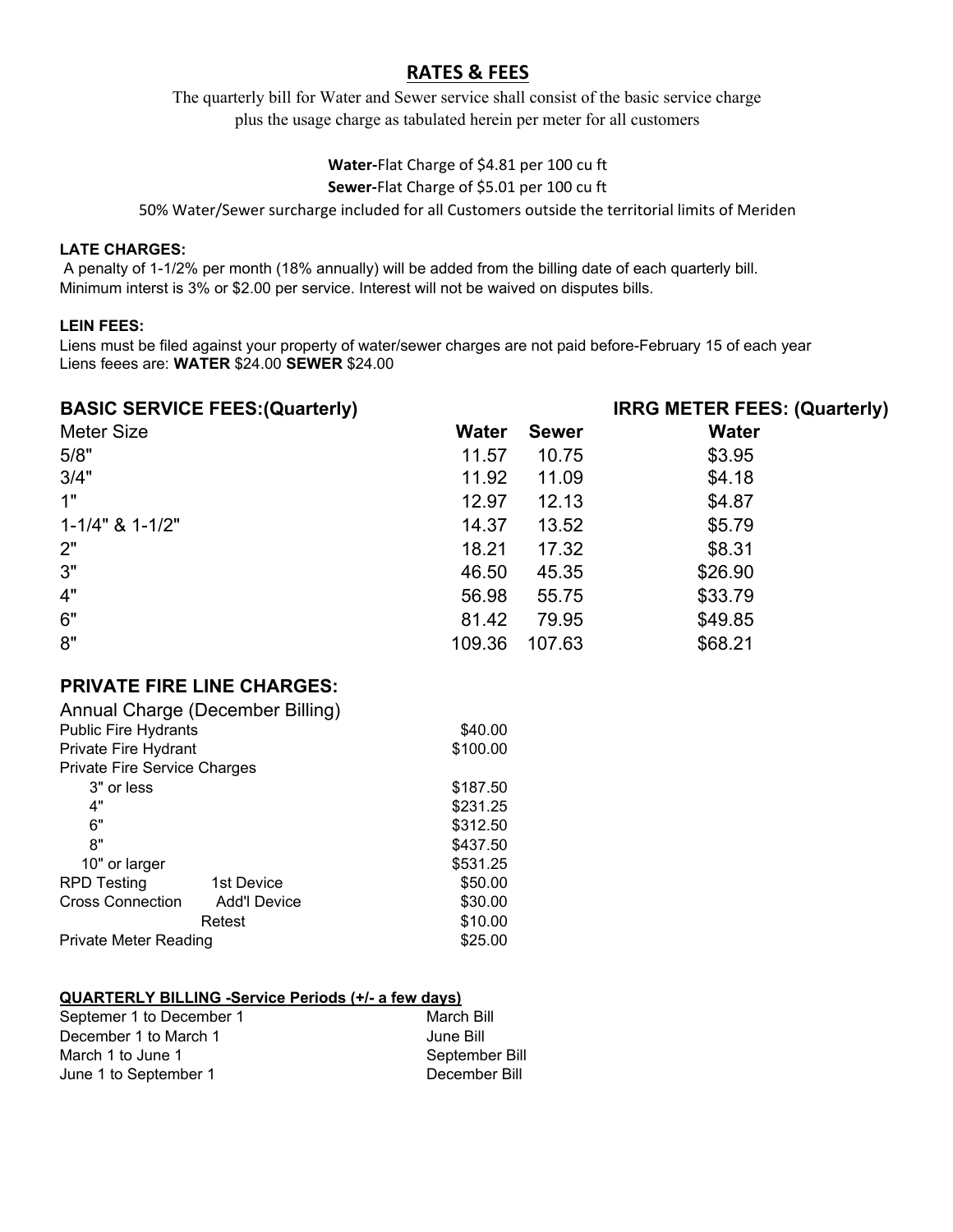| <b>Service Line Installation</b>                |                                                              |  |  |
|-------------------------------------------------|--------------------------------------------------------------|--|--|
| <b>Complete Installation 1"</b>                 |                                                              |  |  |
| Up to 15'                                       | \$1,755.00                                                   |  |  |
| Greater than 15'                                | \$100/ft additional cost                                     |  |  |
|                                                 | \$50 per foot for distance in excess of 30'-                 |  |  |
|                                                 | If rock encountered an additional \$50 per cubic yard        |  |  |
|                                                 | if Water Division elects to perform excavation.              |  |  |
| <b>Partial Installation</b>                     |                                                              |  |  |
| 1"                                              | \$200.00                                                     |  |  |
| $1 - 1/2"$                                      | \$325.00                                                     |  |  |
| $\overline{2}$                                  | \$325.00                                                     |  |  |
| 4" to 12"                                       | \$600.00 (Includes \$125 for pressure test tapping sleeve)   |  |  |
|                                                 |                                                              |  |  |
| <b>Miscellaneous Charges</b>                    |                                                              |  |  |
| RPD Testing (Cross Connection) 1st device       | \$50.00                                                      |  |  |
| additional devices (ea)                         | \$30.00                                                      |  |  |
| <b>Retest</b>                                   | \$10.00                                                      |  |  |
| 5/8" to 2"<br><b>Meter Testing Charge</b>       | \$20.00                                                      |  |  |
| 3" or larger                                    | $Cost + 25%$                                                 |  |  |
| <b>Private Meter Reading</b><br>Turn on fee     | \$25.00 per appoint. unless cancellation received<br>\$50.00 |  |  |
| (Regular hours)<br>(After hours)                | \$75.00                                                      |  |  |
| Meter Tampering - 1st time                      | \$50.00 plus penalties                                       |  |  |
| 2nd time                                        | \$200.00 plus penalties                                      |  |  |
| 3rd time                                        | \$1,000.00 plus penalties                                    |  |  |
| 4th time                                        | Service terminated-turned over to legal for further action   |  |  |
|                                                 |                                                              |  |  |
| <b>Meter Installation Fee</b>                   |                                                              |  |  |
| 5/8"                                            | \$175.00                                                     |  |  |
| 3/4"                                            | \$185.00                                                     |  |  |
| 1"                                              | \$250.00                                                     |  |  |
| $1 - 1/2"$                                      | \$400.00                                                     |  |  |
| 2" or larger                                    | Cost of meter/accessories - 25%                              |  |  |
| <b>Reconnection Fee</b>                         | \$50.00                                                      |  |  |
| <b>Turn On Fee</b>                              | \$50.00                                                      |  |  |
| <b>Broken Seal Fee</b>                          | \$50.00                                                      |  |  |
|                                                 |                                                              |  |  |
|                                                 |                                                              |  |  |
| <b>Non-Metered Services-During Construction</b> |                                                              |  |  |
| Per Dwelling Unit                               | \$35.00                                                      |  |  |
| Commercial                                      | \$100.00                                                     |  |  |
| Industrial                                      | \$300.00                                                     |  |  |
|                                                 |                                                              |  |  |
| New Water Main Testing (per 100 ft)             | \$40.00                                                      |  |  |
| <b>Tank Truck</b>                               |                                                              |  |  |
| Single Visit (per vist plus water utilized)     | \$20.00                                                      |  |  |
| Multiple Visit (per day plus water utilized)    | \$50.00                                                      |  |  |
|                                                 |                                                              |  |  |
| <b>Meter Resetting Charge</b>                   | \$50.00                                                      |  |  |
| <b>Meter Pit Pump Out Charge</b>                | \$200.00                                                     |  |  |
| <b>After Hours Charge</b>                       | \$75.00                                                      |  |  |
| <b>Meter Replacement/Repair Charge</b>          | $Cost + 25%$                                                 |  |  |
|                                                 |                                                              |  |  |
| <b>Hydrant use-Unauthorized</b>                 | \$250.00                                                     |  |  |

**207-10. Meters installed by city; sealing; tampering prohibited; meter reading; sale of water.**